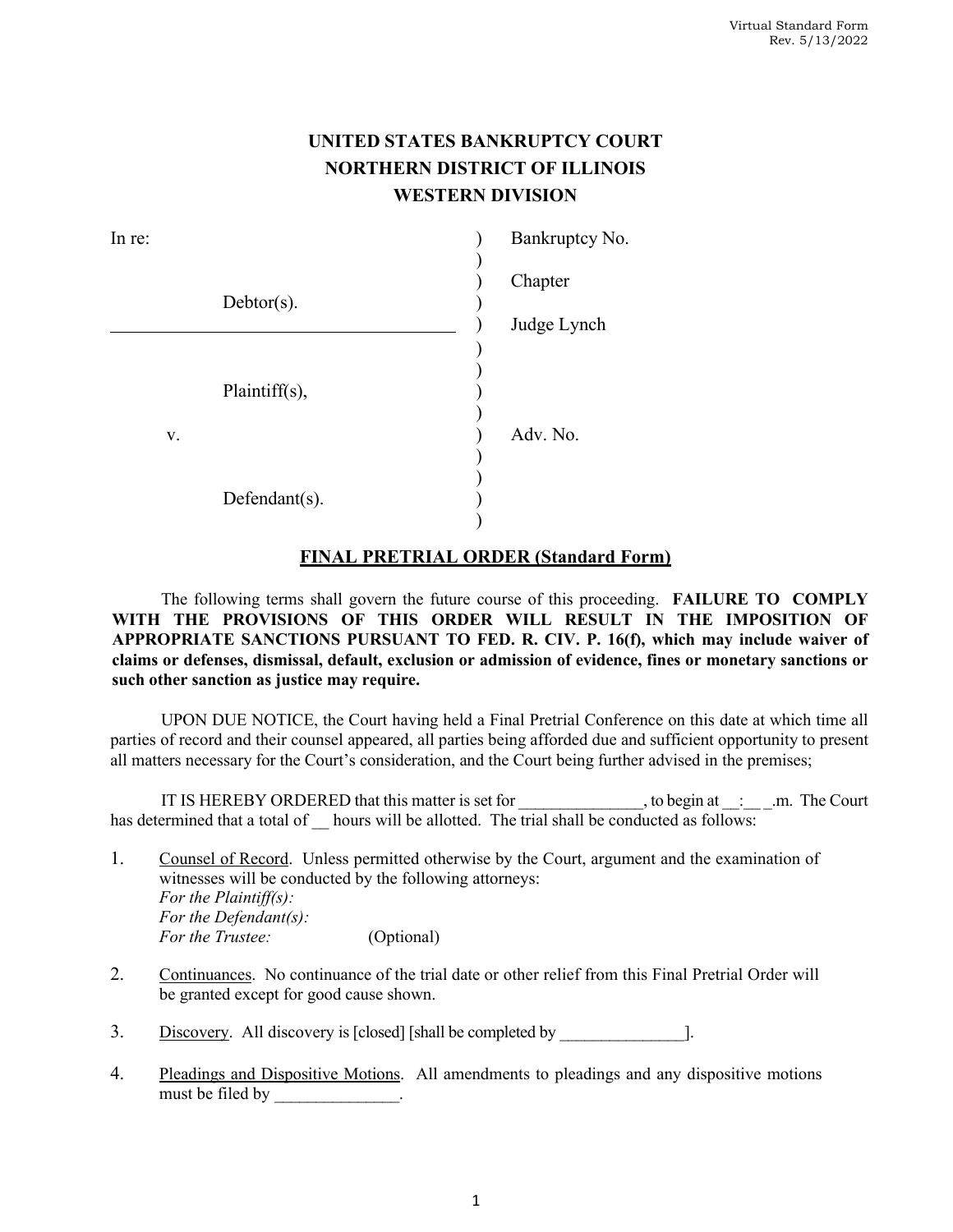- 5 . Stipulations.On or before \_\_\_\_\_\_\_\_\_\_\_\_\_\_\_, the parties shall jointly file their Stipulations of Fact setting forth the agreed facts in numbered paragraphs.
- 6 . Motions *in Limine*.All motions *in limine* and supporting memoranda, if any, shall be filed on or before **before**  $\cdot$
- 7. Exhibits. On or before \_\_\_\_\_\_\_\_\_\_\_, the parties must exchange with one another all exhibits that they anticipate offering into evidence. No other exhibits may be introduced at trial, except for rebuttal purposes. In addition, each party shall provide to the Court an electronic copy of their exhibit list and all exhibits in PDF format via email to **Lynch Exhibits@ilnb.uscourts.gov** on or before **all a conserverse in the set of the state** should be marked with an exhibit number and attached to the email as a separate PDF file. The Movant shall number its exhibits numerically and the Debtor shall number its exhibits alphabetically. Each page of each exhibit shall bear a consecutively numbered page number. These exhibits will be used at trial through the Court's evidence presentation system and counsel should familiarize themselves with that system before trial.
- 8. Witness List. On or before \_\_\_\_\_\_\_\_\_\_\_, the parties must identify to one another all persons whose testimony they anticipate presenting at trial. No later than , each party shall file with the Court their list of witnesses in which they must identify their expert witnesses if any, and the subject of the proposed expert testimony and whether the expert had prepared a written report. No other witness will be permitted to testify, except for rebuttal witnesses.
- 9. **[Pretrial Statement.** On or before \_\_\_\_\_\_\_\_\_\_\_\_\_, each party shall file a brief Pretrial Statement containing: (i) its statement as to the Court's jurisdiction to hear and enter final judgment in this matter; (ii) its statement of disputed facts; and (iii) any objection it may have to the proposed witnesses or the authenticity or admissibility of any proposed exhibit. **Objections to exhibits not raised in the Pretrial Statement are hereby deemed waived. ]**
- 10. Virtual Connection. To appear and participate at trial, or to observe this hearing, you must use the link: https://www.zoomgov.com, then enter the meeting ID and password.

**Meeting ID and password**. The meeting ID for this hearing is **160 291 5226** and the password is **852255**. Interested persons are encouraged to review the *Notice Regarding Court Hearings Conducted Remotely in the Western Division* found on the Court's website for further information and tips about successful participation in this virtual hearing.

- 11. Sworn Testimony. Witnesses will be sworn and their testimony taken remotely pursuant to Rule 43(a), the Court finding that the current public health emergency constitutes good cause in compelling circumstances for doing so and that the videoconference platform and provisions of this Order provide appropriate safeguards. The testimony of each witness so sworn will have the same effect as if they were testifying in open court.
- 12. Witnesses. Each witness must testify from a quiet room, situated so that they can be clearly heard and seen on the video feed, and so that they also can clearly hear and see the video proceedings. **No person may be in the same room as the witness** who is testifying without prior leave of court. While testifying, the witness may not communicate or receive information in any fashion, other than by the questioning attorney or the judge, or as otherwise permitted by the judge. The